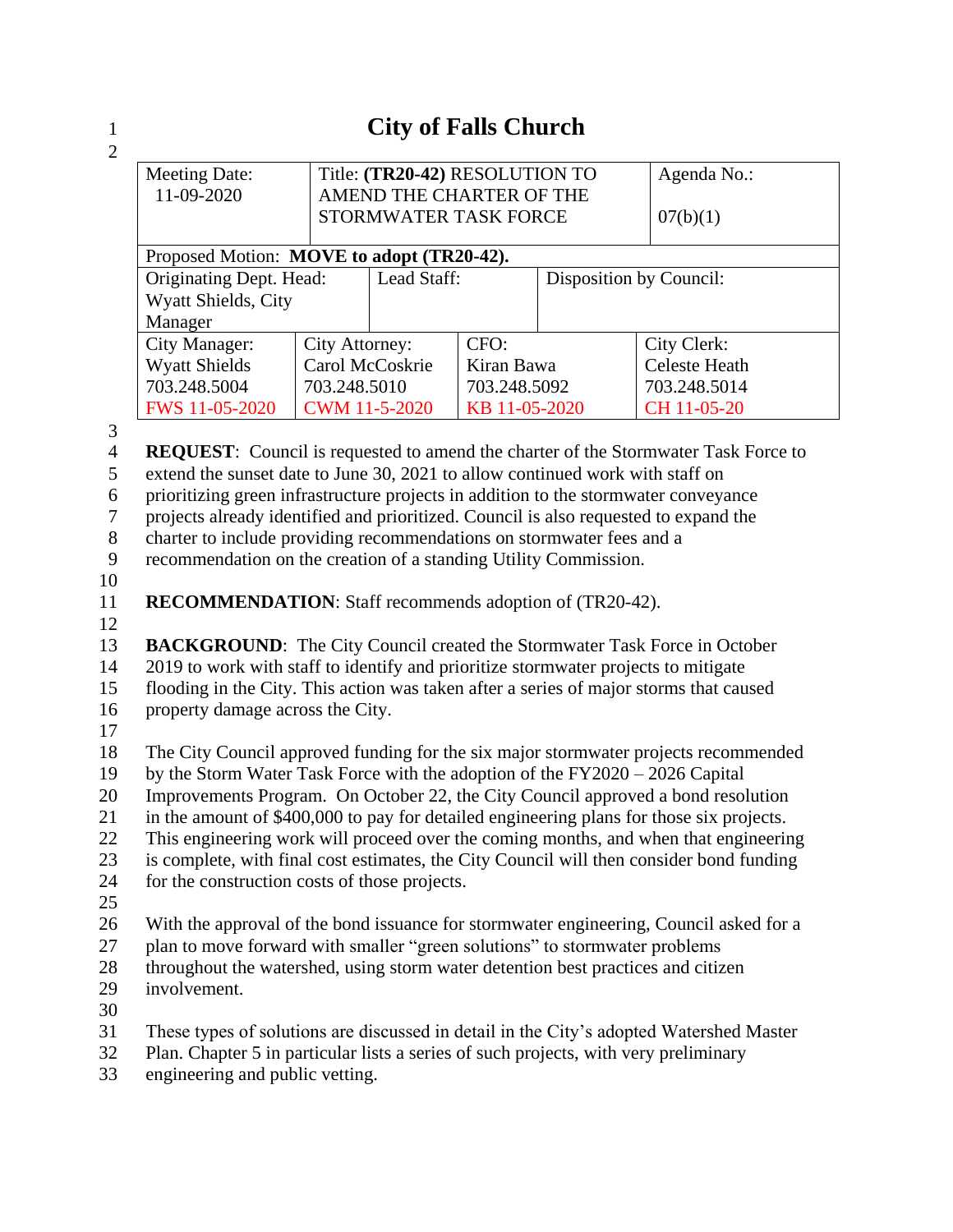- Similar to the earlier task of identifying and prioritizing major conveyance
- improvements, it is envisioned that the Stormwater Task Force can review the projects
- identified in the Watershed Master Plan as well as new ideas, and provide a prioritized
- list of improvements for incorporation in the City's capital improvement and
- operational plans.
- 
- In addition, Council has asked for options on structuring stormwater rates to ensure
- equity in sharing the cost burden of the stormwater program as a whole. The
- Stormwater Task Force is proposed to be extended in order to work through those
- policy options and provide a recommendation to the Council.
- 
- Lastly, there will be ongoing policy issues that merit in depth citizen review and input in both the Stormwater Utility and Sanitary Sewer Utility. The Stormwater Task Force can provide a recommendation on the merits of creating a standing Utilities
- 
- Commission that would work with staff to develop new policy for both utilities. In the
- Sanitary Sewer Utility some examples of complex policy work that could benefit from sustained and knowledgeable citizen review and input include: new policy to address
- "inflow and infiltration" (I&I) from private laterals, drains, and sump pumps; ensuring
- the Sanitary System meets demands for growth and has a connection fee rate structure
- to support that growth; addressing treatment capacity with regional partners.
- 
- **FISCAL IMPACT**: No direct fiscal impact.
- 

**TIMING**: Routine.

- 
- **ATTACHMENTS:**
- Stormwater Task Force Charter
- City Code Section Public Utilities Commission
-